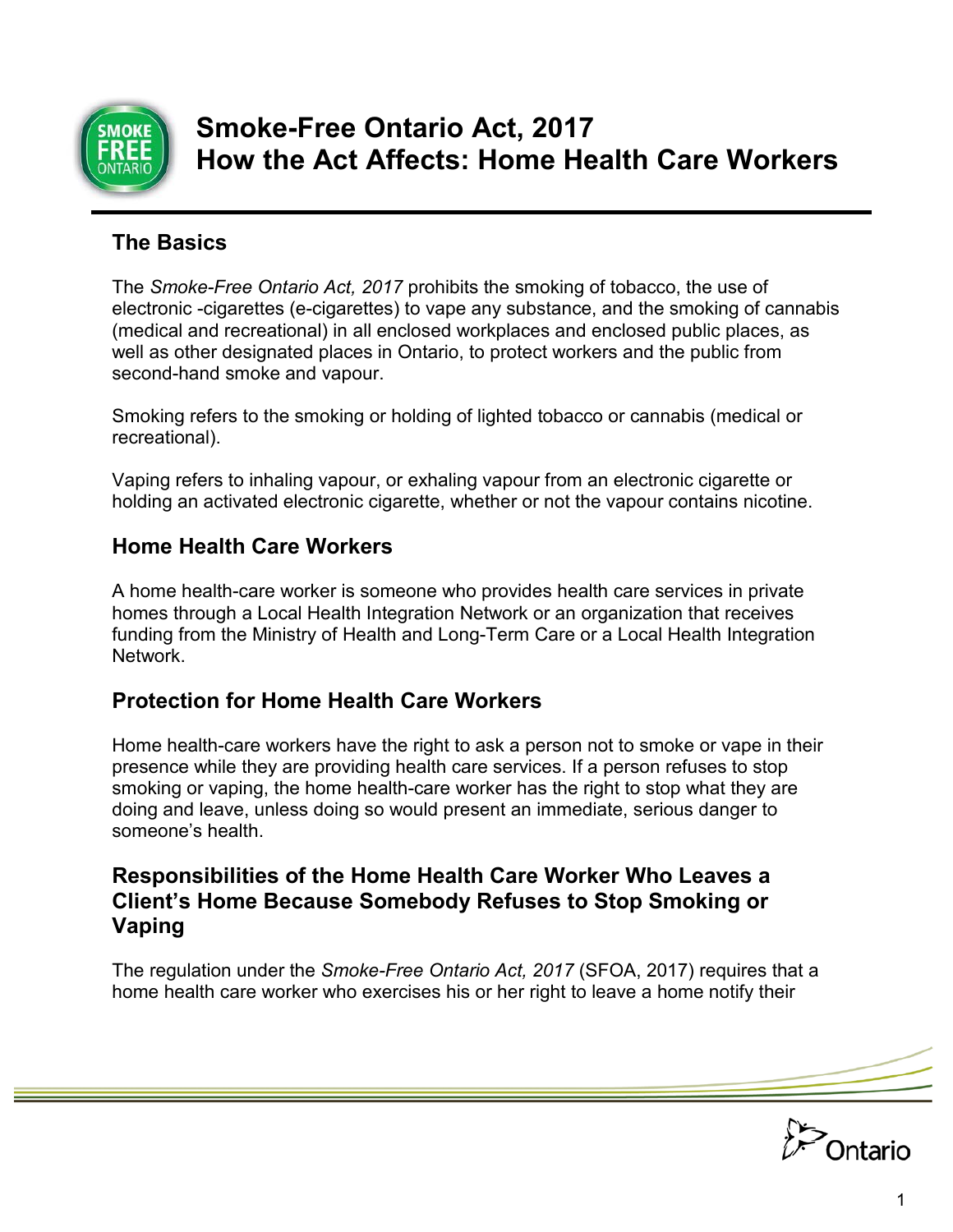employer within 30 minutes or as soon as reasonably possible:

- That the worker has left;
- Whether an appropriate person is present and available to care for the client;
- If the client would require care in the next 24 hours;
- In what situation the client was in when the worker left: and
- Whether there are any unusual circumstances and if so, what they are.

As well, the worker must follow any guidelines provided by the employer that are reasonably aimed at making sure the client is kept safe and provided with a reasonable level of care.

### **Employer Obligations**

Employers are not permitted to:

- Dismiss (or threaten to dismiss) an employee;
- Discipline or suspend an employee (or threaten to do so);
- Impose any penalty upon an employee; or
- Intimidate or coerce an employee, because the employee (including a health care worker) has exercised their rights under the SFOA, 2017 or attempted to enforce the SFOA, 2017.

#### **Rights under the** *Occupational Health and Safety Act*

Workers in the healthcare sector have additional rights and requirements under the *Occupational Health and Safety Act*.

For more information, please call the Ministry of Labour Health and Safety Contact Centre:

**Toll-Free:** 1-877-202-0008 **TTY:** 1-855-653-9260

Or visit the [Ministry of Labour](http://www.labour.gov.on.ca/) website.

#### **Enforcement**

Local public health units are responsible for ensuring compliance with the *Smoke-Free Ontario Act, 2017*.